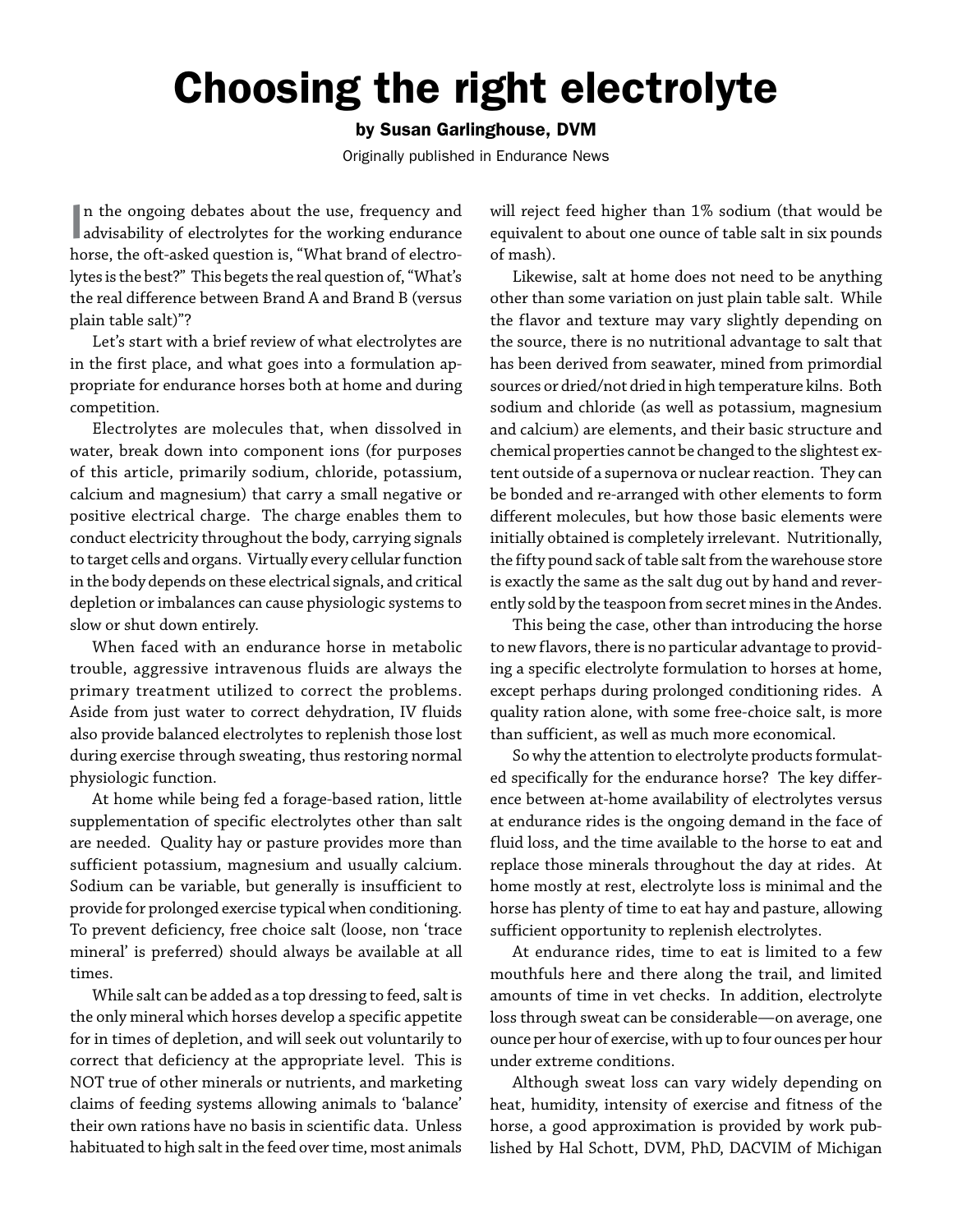State University. Under ambient conditions, at an average walk, trot and canter to simulate ride conditions, horses can be estimated to sweat approximately 5 liters (1.34 gallons) every ten miles. Over a fifty mile course, that extrapolates to approximately 7 gallons of sweat—which in turn, also means a loss of 7 ounces of electrolytes, primarily as sodium, chloride and potassium, with smaller amounts of calcium and magnesium. Again, bear in mind that conditions can vary widely, and hot, humid weather or challenging terrain also means considerably higher fluid and electrolyte losses (up to 4 gallons of sweat and four ounces of electrolytes per hour).

At the same time as these ongoing losses, sufficient time to eat enough hay (normally, the primary source of potassium, calcium and magnesium) is limited, even with efforts to graze along the trail and hand out baggies of mash now and then.

Does this mean that efforts should be made to replace all of that electrolyte loss during the ride? Absolutely not—-although minimizing electrolyte depletion is a desirable goal, electrolyte supplementation can be a double-edged sword in many ways (but is outside the scope of this particular article). Even aggressive electrolyting protocols will, at best, replace only about 50% of ongoing losses. More conservative, and less risky strategies, aim to replace about 33% of ongoing losses. The hind gut itself acts as an intestinal reservoir, potentially providing several gallons of water and electrolytes.

For horses that are ridden well within their athletic capability, in ambient conditions, no additional or minimal supplementation may be needed. Certainly many superb equine athletes have been managed at even the highest levels without aggressive supplementation, simply through good conditioning and careful cooling strategies during the ride. Erring on the side of caution is especially warranted in individual horses with a suspected or proven history of gastric ulcers, or for those who stop eating for a significant amount of time after electrolyte administration. In those cases, less is more in encouraging optimal forage intake instead of electrolyte replacement.

For most horses, a reasonable electrolyting protocol, with the aim of replacing 30-40% of losses, is providing the equivalent of two ounces of salt prior to the ride, with an additional one-ounce dose at each vet check after the horse has had a good drink. Providing an additional small pan of loose salt mixed with a high value feed at checks may also be an option for some horses. Offering an additional bucket of slightly salty water (about one ounce of table salt added to a gallon of water) as the initial source of water coming into a vet check has also proven to be a

valuable strategy to replenish electrolytes and encourage subsequent drinking.

Interestingly, some horses that have learned that one of their buckets is likely to provide a salty solution will specifically seek out that bucket first, an excellent habit to encourage. For many of these salt-hungry horses, a concentrated salt solution of a cup of salt dissolved in a gallon or two of water will be readily consumed.

Here's where "what's the best brand of electrolyte" comes into consideration. All electrolytes are going to be comprised of primarily sodium, chloride and potassium—-some also provide a smaller amount of calcium and magnesium. Most brands on the market, certainly those designed for performance horses, have been formulated to provide electrolytes in the same ratios as those lost in sweat.

Differences between specific brands tend to have to do with the amount needed to deliver the equivalent of a one ounce dose of table salt. Fillers, including sugar, flavorings and other sweeteners provide a perception of being less harsh and more palatable, but also provide less of the actual electrolytes needed by the body. As such, considerably more product must be provided to deliver a true dose. The best-tasting product on the planet won't do the horse any measurable benefit if the 2 or 3 ounce dose is largely just molasses or sugar with a tiny smidgen of salt. Although some glucose in the small intestine is needed to help with the absorption of sodium, the exact amount required has not been quantified, and opinions (and thus formulations) vary.

Also consider price in choosing an electrolyte product. A brand that costs a dollar per (true) dose is a more economical choice than another product that costs fifty cents per dose but requires providing 3-4 doses to provide the same amount of salt.

Also consider that by choosing a more concentrated product with minimal sugar or fillers doesn't mean that you can't add your own. Options are mixing a dose of electrolytes 50-50 (or more) with molasses, corn syrup, applesauce or a buffer such as kaolin-pectin. Kaolin-pectin is available in the cattle section of most livestock supply stores and considerably more economical than buffers marketed specifically for horses but with little real difference between them. When adding other substances to the electrolytes, remember that as a now diluted product, you will either have to administer twice as much, or dose twice as often (the author personally prefers the latter approach).

A handy reference tool in comparing electrolyte products can be found here: http://www.karenchaton.